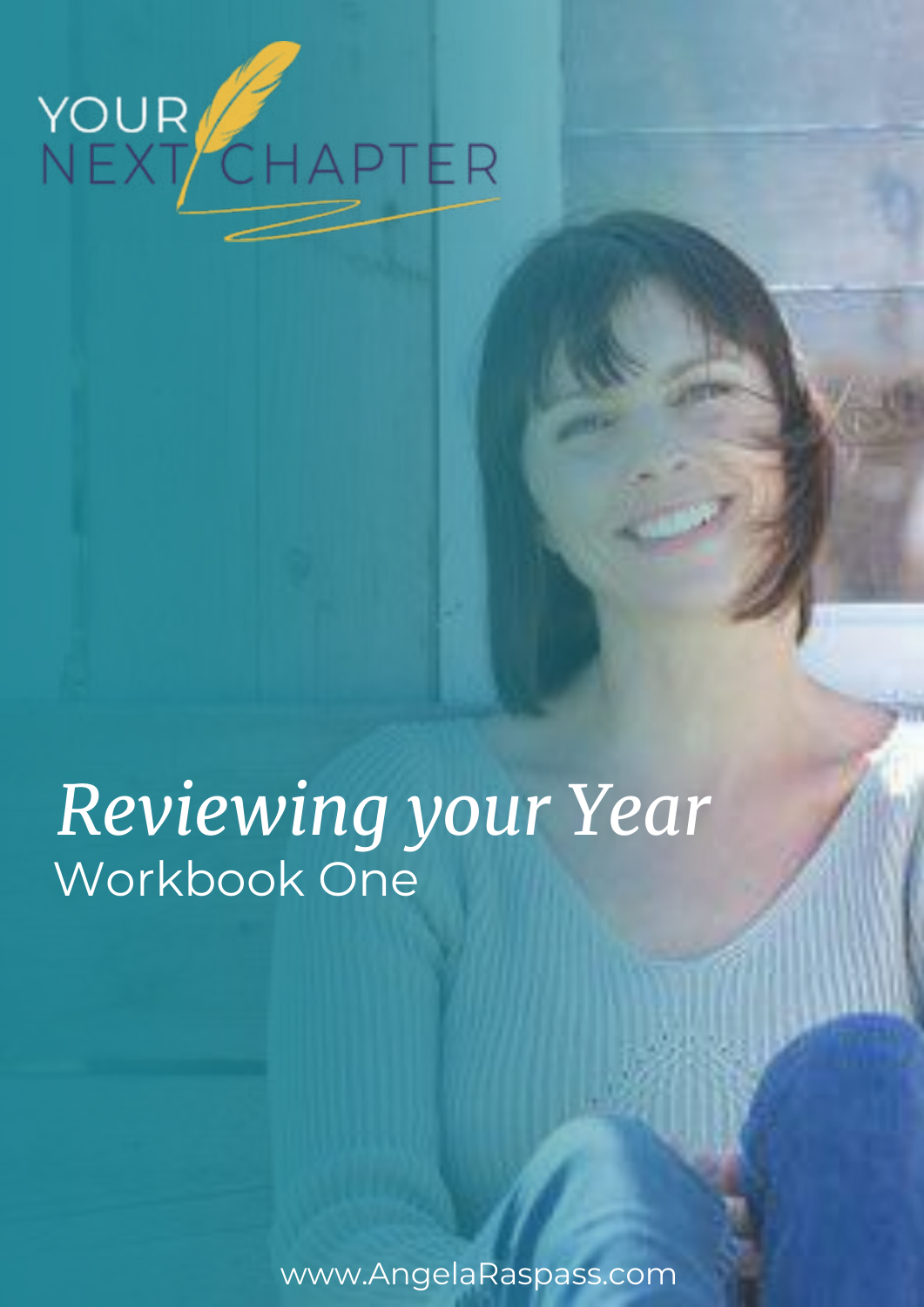We all start the year with goals, enthusiasm and determination to bring our vision to life. Our actions communicate outcomes in two distinct ways:

### *Emotionally:*

the projects, services, growth, breakthroughs, clients, experiences, realisations and more that delighted and excited you this year.

It's important to acknowledge and build upon your successes – this is the process I call Reverse Gapping, and it provides you with Future Fuel for the year ahead. These are also the outcomes you are most likely to carry through into the New Year and build upon – repeat services, for example.

#### *Practically:*

 the numbers of your business - audiences built, clients served, programs run, revenue you've generated this year from which services and products.

 $\_$  , and the set of the set of the set of the set of the set of the set of the set of the set of the set of the set of the set of the set of the set of the set of the set of the set of the set of the set of the set of th

 $\_$  , and the set of the set of the set of the set of the set of the set of the set of the set of the set of the set of the set of the set of the set of the set of the set of the set of the set of the set of the set of th

 $\_$  , and the set of the set of the set of the set of the set of the set of the set of the set of the set of the set of the set of the set of the set of the set of the set of the set of the set of the set of the set of th

 $\_$  , and the set of the set of the set of the set of the set of the set of the set of the set of the set of the set of the set of the set of the set of the set of the set of the set of the set of the set of the set of th

 $\_$  , and the set of the set of the set of the set of the set of the set of the set of the set of the set of the set of the set of the set of the set of the set of the set of the set of the set of the set of the set of th

 $\_$  , and the set of the set of the set of the set of the set of the set of the set of the set of the set of the set of the set of the set of the set of the set of the set of the set of the set of the set of the set of th

 $\_$  , and the set of the set of the set of the set of the set of the set of the set of the set of the set of the set of the set of the set of the set of the set of the set of the set of the set of the set of the set of th

 $\_$  , and the set of the set of the set of the set of the set of the set of the set of the set of the set of the set of the set of the set of the set of the set of the set of the set of the set of the set of the set of th

 $\_$  , and the set of the set of the set of the set of the set of the set of the set of the set of the set of the set of the set of the set of the set of the set of the set of the set of the set of the set of the set of th

 $\_$  , and the set of the set of the set of the set of the set of the set of the set of the set of the set of the set of the set of the set of the set of the set of the set of the set of the set of the set of the set of th

 $\_$  , and the set of the set of the set of the set of the set of the set of the set of the set of the set of the set of the set of the set of the set of the set of the set of the set of the set of the set of the set of th

 $\_$  , and the set of the set of the set of the set of the set of the set of the set of the set of the set of the set of the set of the set of the set of the set of the set of the set of the set of the set of the set of th

### *Emotional Results:*

\_\_\_\_\_\_\_\_\_\_\_\_\_\_\_\_\_\_\_\_\_\_\_\_\_\_\_\_\_\_\_\_\_\_\_\_

These are my achievements from 2021 that feel fabulous!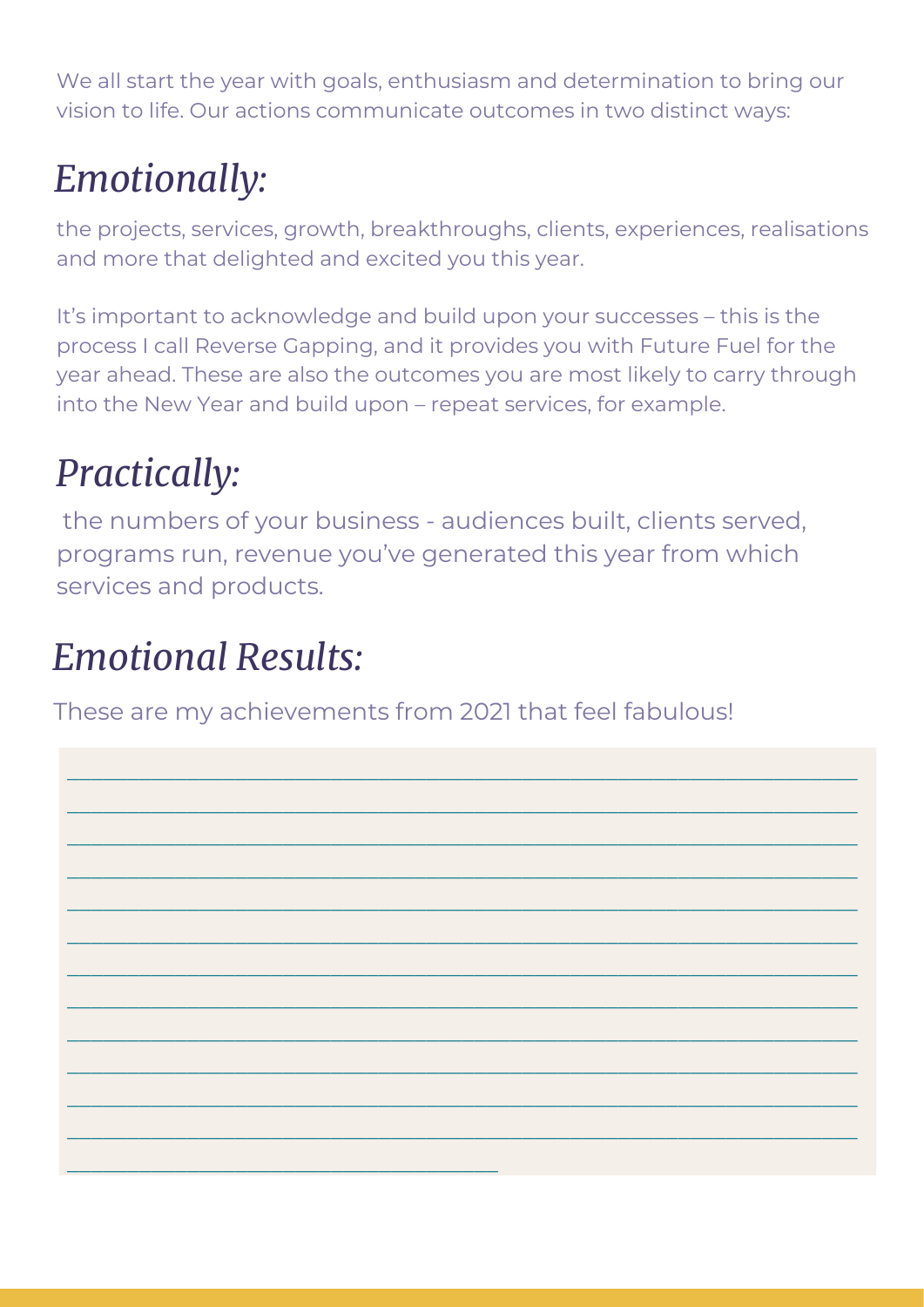### **Tangible Results:**

What results have you tracked in terms of numbers this year - this could be your list/community growth, blogs posts written, interviews secured, clients served etc. What measurements are significant to your business growth?

Then look at revenue - what total revenue did you generate and what % of revenue did each service, product or program provide for you this year?

| Total 2021 Revenue: The Contract of the Contract of the Contract of the Contract of the Contract of the Contract of the Contract of the Contract of the Contract of the Contract of the Contract of the Contract of the Contra |  |
|--------------------------------------------------------------------------------------------------------------------------------------------------------------------------------------------------------------------------------|--|
| Revenue Source One: \$ ___________ ____%                                                                                                                                                                                       |  |
| Revenue Source Two: \$ ___________ ____%                                                                                                                                                                                       |  |
| Revenue Source Three: \$ ___________ ____%                                                                                                                                                                                     |  |
| Revenue Source Four: \$ __________ ____%                                                                                                                                                                                       |  |
| Revenue Source Five: \$ __________ ____%                                                                                                                                                                                       |  |
|                                                                                                                                                                                                                                |  |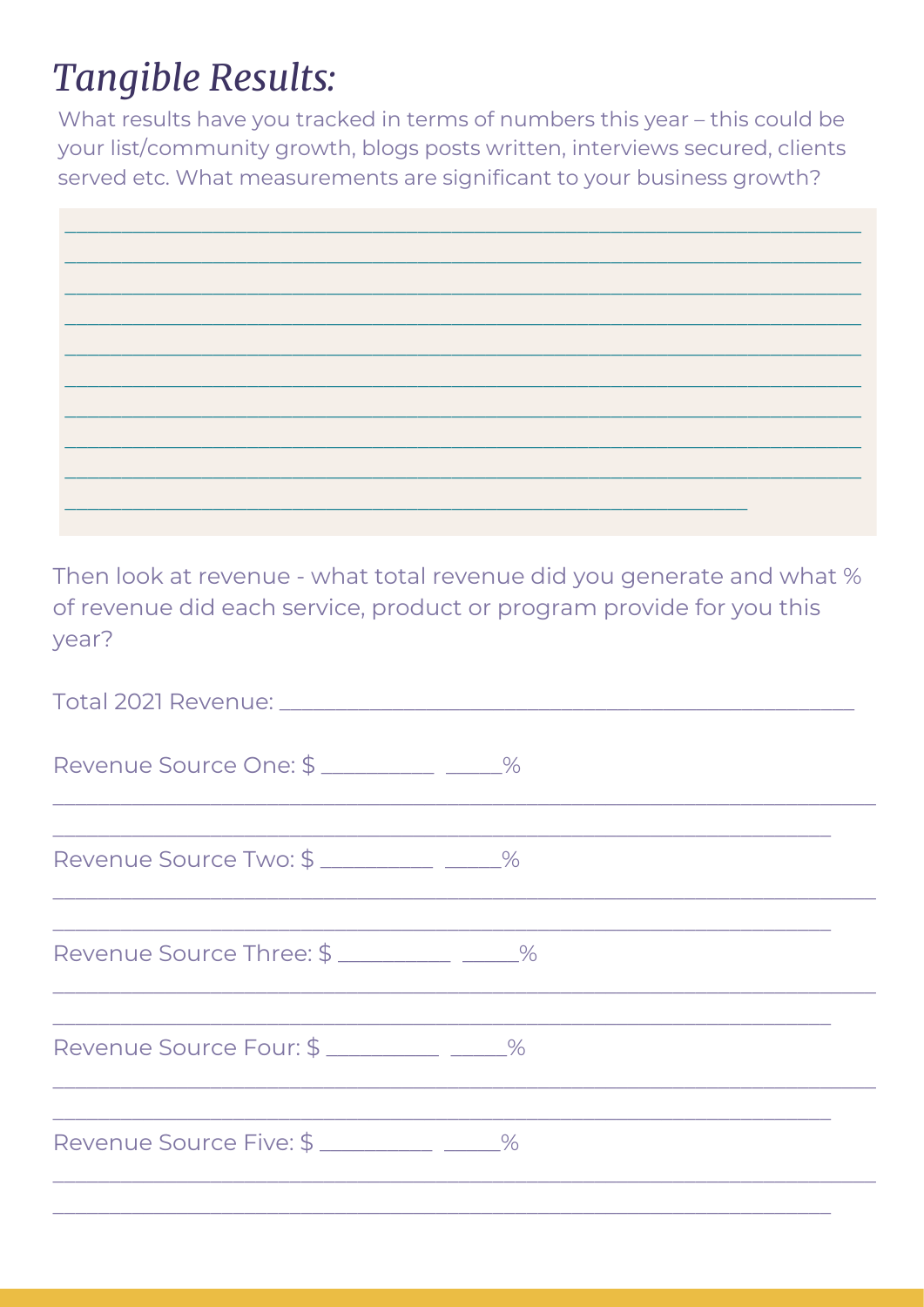Equally important is to examine the outcomes that did not meet expectations and to learn from these, helping you to change and improve or examine and discard for the New Year.

What didn't go according to plan this year?

What have you learned or recognised from these contrasting outcomes - the positive and not according to plan?

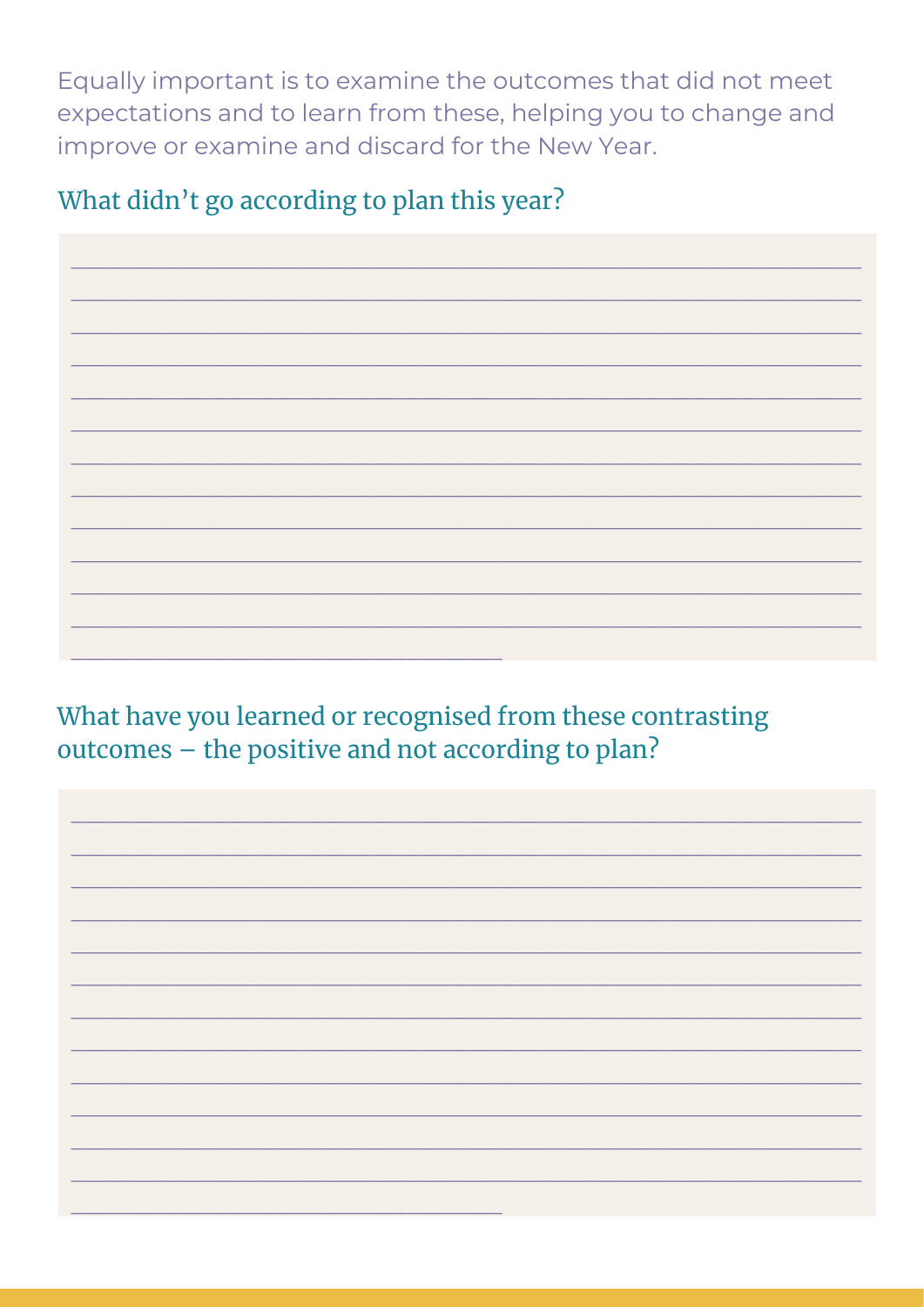Where do you feel is the success  $gap - is$  it in the services themselves, your marketing and visibility activity, your pricing structure, improving your sales conversations or something else...?